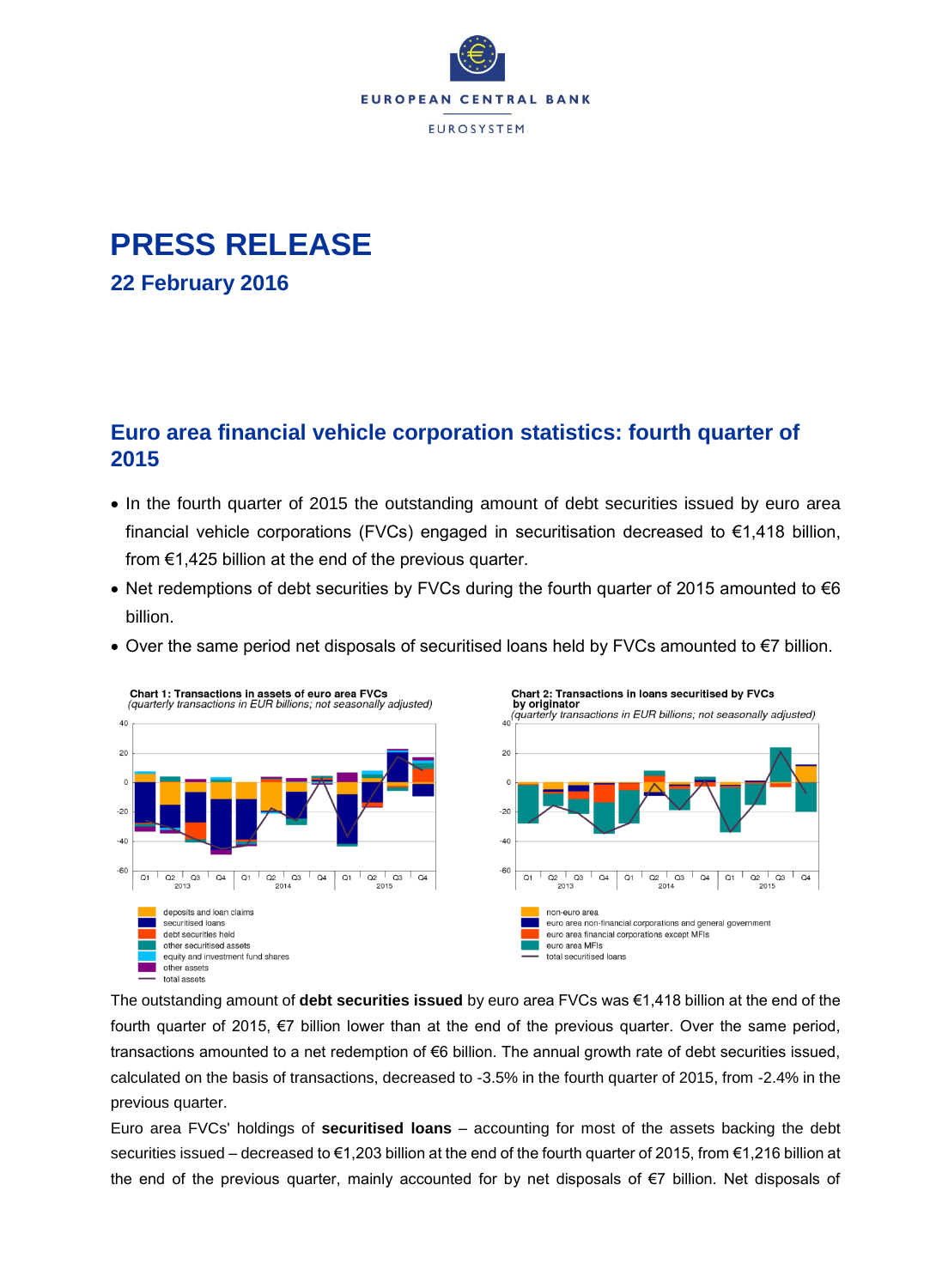securitised loans **originated by euro area monetary financial institutions (MFIs)** amounted to €19 billion.

Turning to the borrowing sector of securitised loans, loans to euro area households stood at €785 billion at the end of the fourth quarter of 2015, with a net disposal of €18 billion during the fourth quarter of 2015 while loans to euro area non-financial corporations amounted to €255 billion, with a net acquisition of €2 billion. Among the other assets of euro area FVCs, **deposits and loan claims** amounted to €229 billion at the end of the fourth quarter of 2015, predominantly claims on euro area MFIs (€136 billion). There was a net disposal of deposits and loan claims during the quarter of €1 billion. **Holdings of debt securities** amounted to €180 billion at the end of the fourth quarter 2015, while net acquisitions amounted to €10 billion. **Other securitised assets** held by FVCs – including for example trade, tax and other receivables – amounted to €101 billion, with net acquisitions of €4 billion during the quarter.

### **For media queries, please contact Ronan Sheridan, tel.: +49 69 1344 7416.**

#### **Notes:**

 The latest data on FVCs and on the securitisation transactions of MFIs can be downloaded from the ECB's Statistical Data Warehouse: [Financial Vehicle Corporations](http://sdw.ecb.europa.eu/browse.do?node=9484280) and [MFI balance sheets.](http://sdw.ecb.europa.eu/browse.do?node=2019173) More details on these statistics are available in the "Statistics" section of the ECB's website under [Euro area financial vehicle corporations.](http://www.ecb.europa.eu/stats/money/fvc/html/index.en.html)